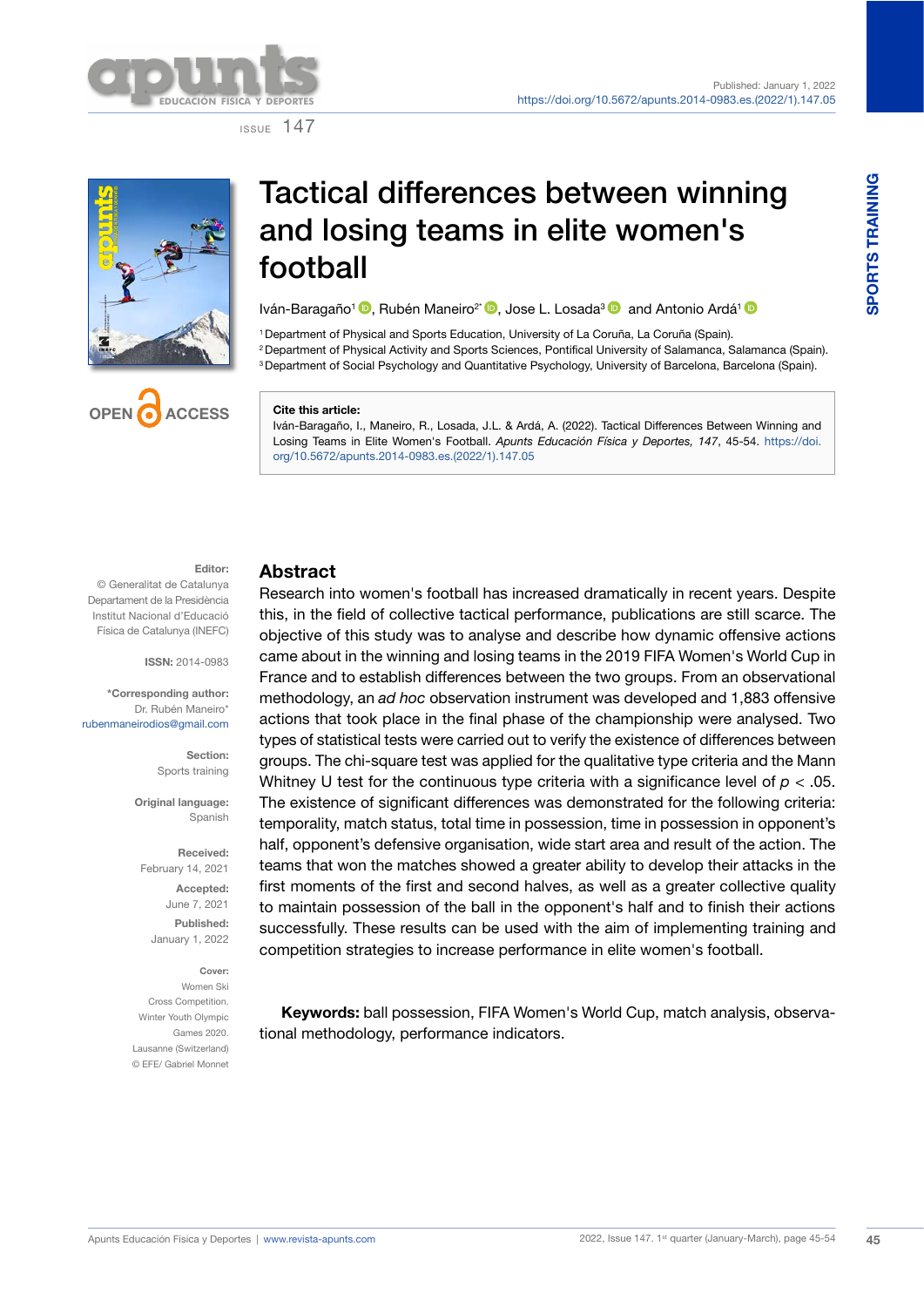# **Introduction**

The FIFA Women's World Cup held in France in 2019 highlighted the growth that women's football has experienced in recent years. This fact can be seen from the official report (FIFA, 2019). During the celebration of this championship, a clear improvement in the performance of the teams taking part was evident, as well as a notable growth in media interest from the spectators.

In the research field, women's football has been an understudied subject for researchers. Despite this, the number of recent publications has increased compared to previous years (Okholm Kryger et al., 2021). Currently only 25% of the publications covering football have specifically dealt with the women's game (Kirkendall and Urbaniak, 2020).

In addition to the lower number of scientific publications compared to men's football, most researchers have focused on topics related to physical fitness and injury prevention, as well as other areas related to the physiological and/ or anthropometric characteristics of female footballers (Balsalobre-Fernández et al., 2015; Kirkendall, 2007; Okholm Kryger et al., 2021). For these reasons, from the point of view of tactical performance, those professionals dedicated to training and competition have been forced to extrapolate empirical conclusions from men's football to their own reality, at the expense of the differences between the two sexes' games (Bradley et al., 2014; Casal et al., 2020; Kirkendall, 2007).

Thanks to the remarkable growth in interest in this field of research, in recent years studies have proliferated with the aim of creating a solid base of knowledge to answer, among other questions, what the individual and collective technical-tactical criteria and indicators are that will enable improvement in performance in women's football. Many of these studies have been based on the analysis of performance in men's football (Amatria et al., 2019; Lago-Ballesteros and Lago-Peñas, 2010).

For performance in women's football, several authors have tried to analyse various criteria from the FIFA Women's World Cup, because this is the benchmark competition for national teams. Along these lines, Scanlan et al. (2020) analysed the criteria that were associated with the creation of scoring opportunities in the championship held in Canada in 2015. These authors verified that those actions that started dynamically, through the interception or a tackle, showed a greater probability of achieving a clear goal action compared to those preceded by a stoppage in the game. This same study also found that the duration of the attack, as well as the starting area of the attack, were significant criteria when assessing the probability

of offensive success by the teams analysed. Another study carried out on this same championship was the one presented by Maneiro et al. (2020), who wanted to know how a widely studied variable in men's football (match status) could modify the development of ball possession in elite women's football. An important conclusion of this work was, without a doubt, that differences were found in how the match status modified the tactical behaviours associated with ball possession: the teams who were leading were able to maintain their tactical behaviours without being influenced by the current score, in contrast to what happened in the losing teams.

Another variable in women's football analysed was set pieces (Maneiro et al., 2019). These authors established a multivariate comparative success model based on observational methodology and came to the conclusion that the offensive success in this type of action could increase significantly depending on the number of players who intervened in the action or the area to which the ball was targeted, among other criteria.

Establishing a time jump between championships, another recent study that tried to find out what were the statistical differences between the winning and losing teams in the 2019 FIFA Women's World Cup in France was published by Kubayi and Larkin (2020). These authors tried to discern, from the statistical data extracted from the provider InStat Scout, which were the variables that differentiated the winning teams from the losers in the 48 matches analysed. They observed that the winning teams presented better data in variables related to technical performance, such as the number of passes per game, the precision of the pass and the number of shots on goal, among others. Similar differences between the sexes were found by Casal et al. (2020), when they compared the technical performance of men's and women's teams in the Spanish League. Although the study by Kubayi and Larkin (2020) assumes a reduction in the differences between winning and losing teams in a championship, the great difference in performance between the best and worst teams in women's football in the early stages (see the 13 goals that the USA scored against Thailand at this stage) can lead to difficulty in analysing the data. Finally, another interesting recent piece of research was presented by De Jong et al. (2020). It comprehensively analysed statistical data from the last seven seasons in some of the most important women's competitions in the United Kingdom and the United States, as well as European and world national team championships. These authors analysed a total of 695 matches played and observed that a large number of the variables that determined the final result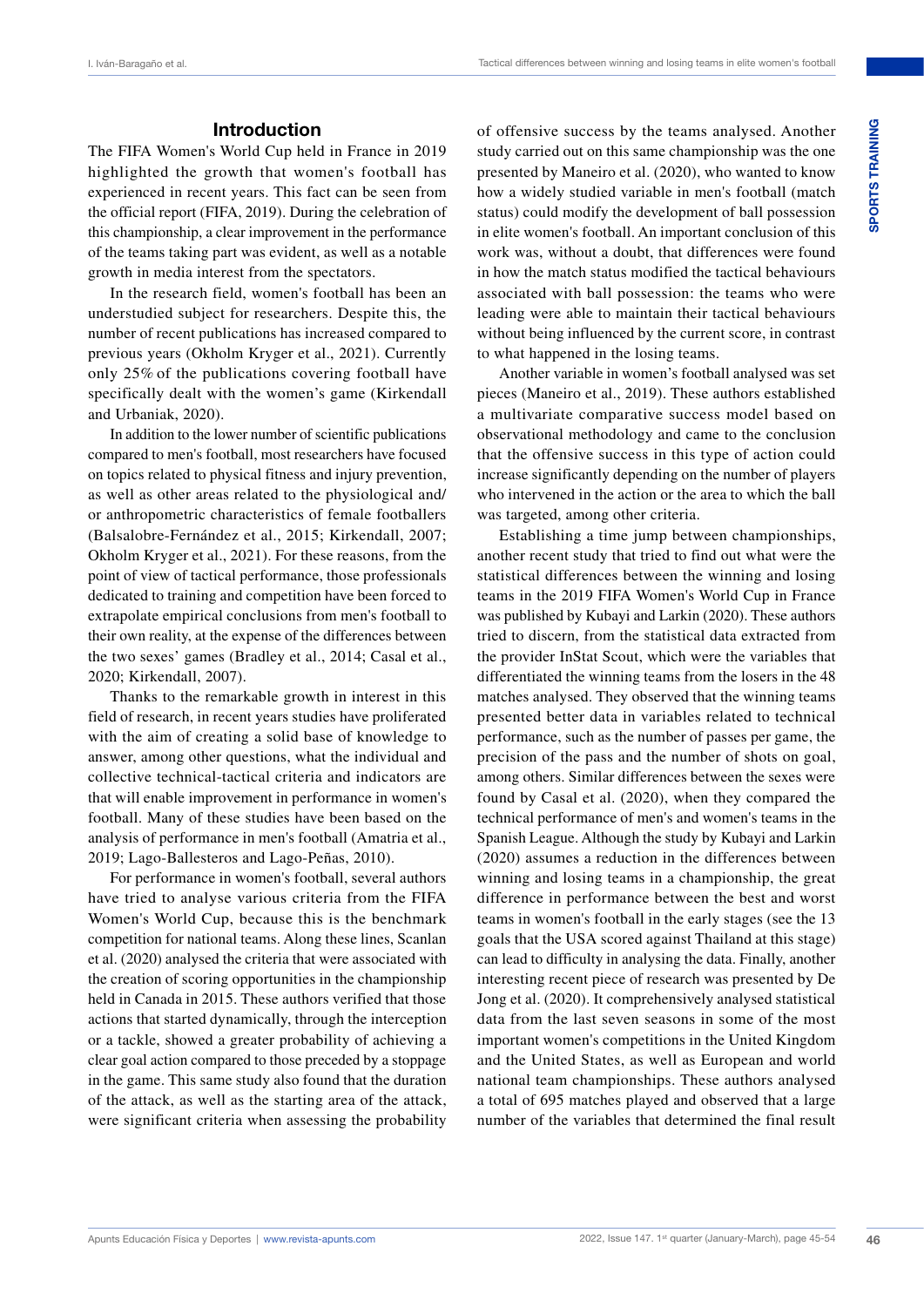were related to performance indicators associated with conditional aspects, such as the percentage of defensive challenges or duels won. Likewise, the most important conclusion drawn from this study was that the variable that was most positively associated with winning the match was scoring the first goal.

Because of all the above, the objective of this study was to analyse and describe how dynamic offensive actions came about in the winning and losing teams in the 2019 FIFA Women's World Cup in France and to establish differences between the two groups. To achieve this aim, two complementary types of analyses were carried out. Firstly, using a descriptive analysis we tried to establish the normal practices in these actions. Secondly, by means of a bivariate analysis, we tried to identify those criteria that differentiated the winning teams from the losing ones in this championship.

# **Methodology**

### **Research design**

To carry out this study, the systematic observational methodology (Anguera, 1979) was used. It was a nomothetic design, with several study units, isolated (intra-session follow-up) and multidimensional (several dimensions of the observational instrument were analysed) corresponding to quadrant III of those proposed by Anguera et al. (2011). Images from the matches were taken from public television and viewed after the event. The study was approved by the Research and Teaching Ethics Committee of the University of La Coruña (2019-0024).

### **Participants**

The dynamic offensive actions for 13 of the 16 matches in the final phase of the 2019 FIFA Women's World Cup in France were analysed. Three games in which the final result was a draw were excluded from the study. The fact that all the matches analysed were in a direct elimination format removed any type of results speculation by the national teams. Likewise, the decision to analyse only the matches in this phase increased the equality between teams. For each of the matches, the dynamic offensive actions for the two teams were analysed.

Actions that met some of the following inclusion criteria were recorded: i) a player contacted the ball three times consecutively, ii) a pass occurred (provided the duration was greater than three seconds) or iii) a shot occurred. Offensive actions ended the moment possession

was transferred to the opposing team, or there was an interruption to the game.

### **Observation and recording instrument**

The observation instrument used was developed *ad hoc*, it was a combination of field formats and category systems (Anguera et al., 2011).

To create the observation instrument, we followed Anguera et al's (2007) proposal. At first, a hierarchical range of behaviour units was established, which was implemented through the adoption of basic criteria for the segmentation of behaviour.

The creation of the observation instrument was based on the following pillars: i) a previous theoretical framework (in this case, the football regulations); ii) criteria and categories empirically collated in other observational studies; iii) and, finally, novel criteria that were tested in this work.

The methodological steps implemented are those proposed by Maneiro (2021), following Anguera et al. (2007). First, the problem was identified and an expert scientific group was created. This scientific group consisted of two doctors of Sports Science and teachers of football, a graduate in Sports Science with practical experience in the field, and a doctor of Psychology, with years of experience in observational methodology.

After consulting the theoretical framework and the empirical evidence, a first post-event exploratory observation was made. Then, and after a discussion by the group of experts, the problem was divided into smaller units. Subsequently, an observation instrument for a new post-event viewing was created and tested, in order to find the weaknesses in the instrument itself. Then, after another discussion by the group of experts, the observation instrument was readjusted. Finally, the post-event viewing was carried out again, to finalise the implementation of the observation instrument.

This instrument can be seen in Table 1. The criteria for the starting area in depth and spatial context of interaction were extracted and can be consulted in Castellano and Hernández-Mendo (2003). To define the categories for the initial defensive intention criterion, the definitions proposed by Casal et al. (2016) were used. The rival defensive positioning criterion was elaborated from the definitions proposed by Aranda et al. (2019) in the REOFUT observation instrument. These categories were established taking into account the collective behaviour of all the players on the team observed.

For the recording and coding of offensive actions, the Lince Plus program v 1.1.0 was used (Soto et al., 2019).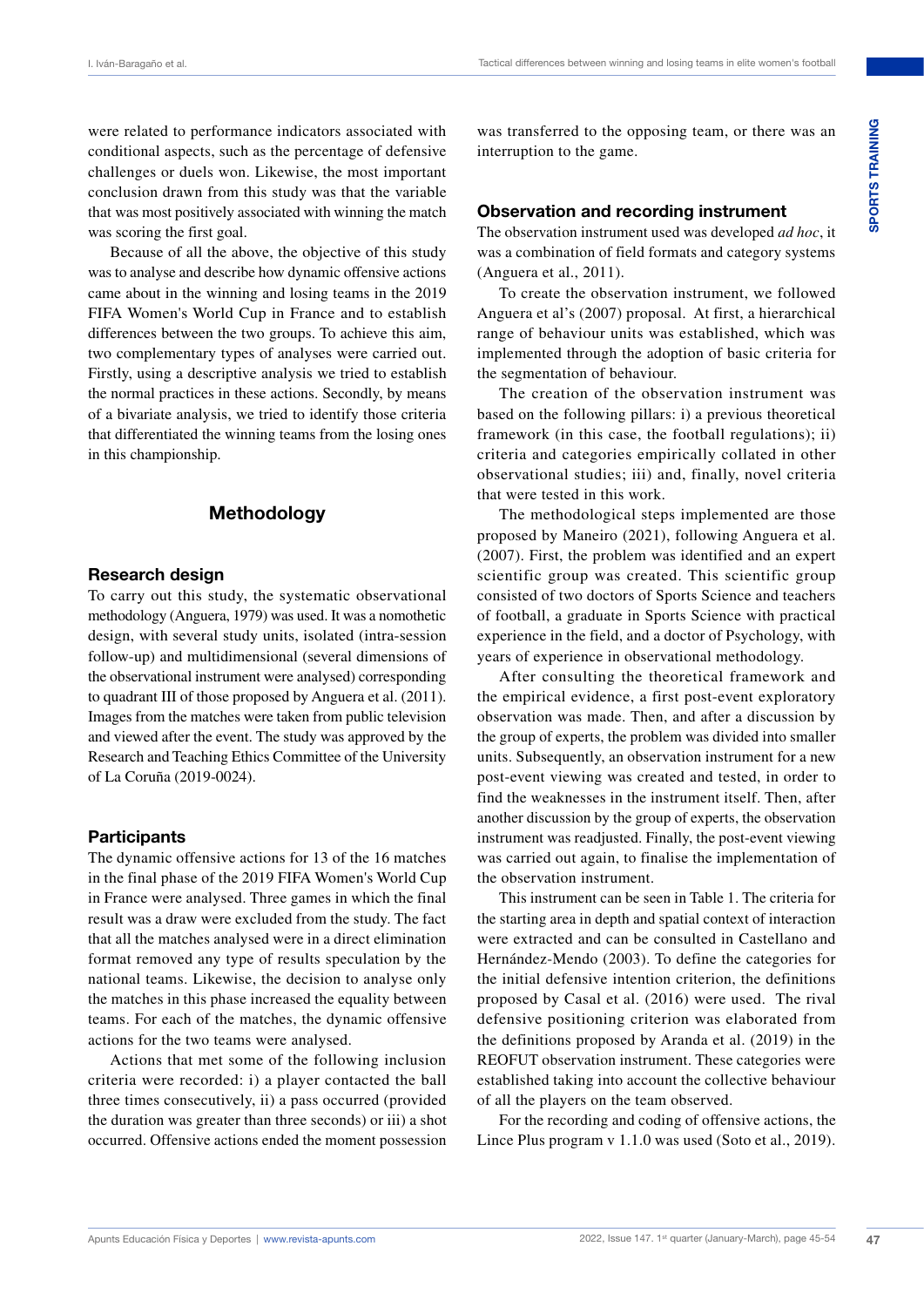### **Table 1**

Ad hoc *observation instrument.*

| Criterion                            | Category       | Definition                                                           |  |
|--------------------------------------|----------------|----------------------------------------------------------------------|--|
|                                      | Winner         | The team observed won the match                                      |  |
| Match result                         | Loser          | The team observed lost the match                                     |  |
|                                      | 1q             | The action starts between the start of the game and minute 15        |  |
|                                      | 2q             | The action starts between minute 16 and minute 30                    |  |
|                                      | 3q             | The action begins between minute 31 and the end of the first half    |  |
| Temporality of the action            | 4q             | The action starts between the start of the second half and minute 60 |  |
|                                      | 5q             | The action starts between minute 61 and minute 75                    |  |
|                                      | 6q             | The action starts between minute 76 and the end of the match         |  |
| Match status                         | Winning        | The team observed is winning when the action starts                  |  |
|                                      | Drawn          | The teams are level when the action starts                           |  |
|                                      | Losing         | The team observed is losing when the action starts                   |  |
| From depth start area                | Defensive      | The action begins in the defensive area of the pitch                 |  |
|                                      | Pre-defensive  | The action begins in the pre-defensive area of the pitch             |  |
|                                      | Midfield       | The action begins in the midfield area of the pitch                  |  |
|                                      | Pre-offensive  | The action begins in the pre-offensive area of the pitch             |  |
|                                      | Attack         | The action begins in the offensive area of the pitch                 |  |
| Wide start area                      | Left wing      | The action starts from the left wing                                 |  |
|                                      | Central        | The action starts from the centre                                    |  |
|                                      | Right wing     | The action starts from the right wing                                |  |
| Opponent's defensive<br>organisation | Organised      | The opposing team is defensively organised                           |  |
|                                      | Circumstantial | The opposing team is defensively disorganised                        |  |
| Opponent's defensive<br>positioning  | Forward        | Opponents positioning is forward at the start of the action          |  |
|                                      | Midfield       | Opponents positioning is midfield at the start of the action         |  |
|                                      | Rear           | Opponents positioning is at the back at the start of the action      |  |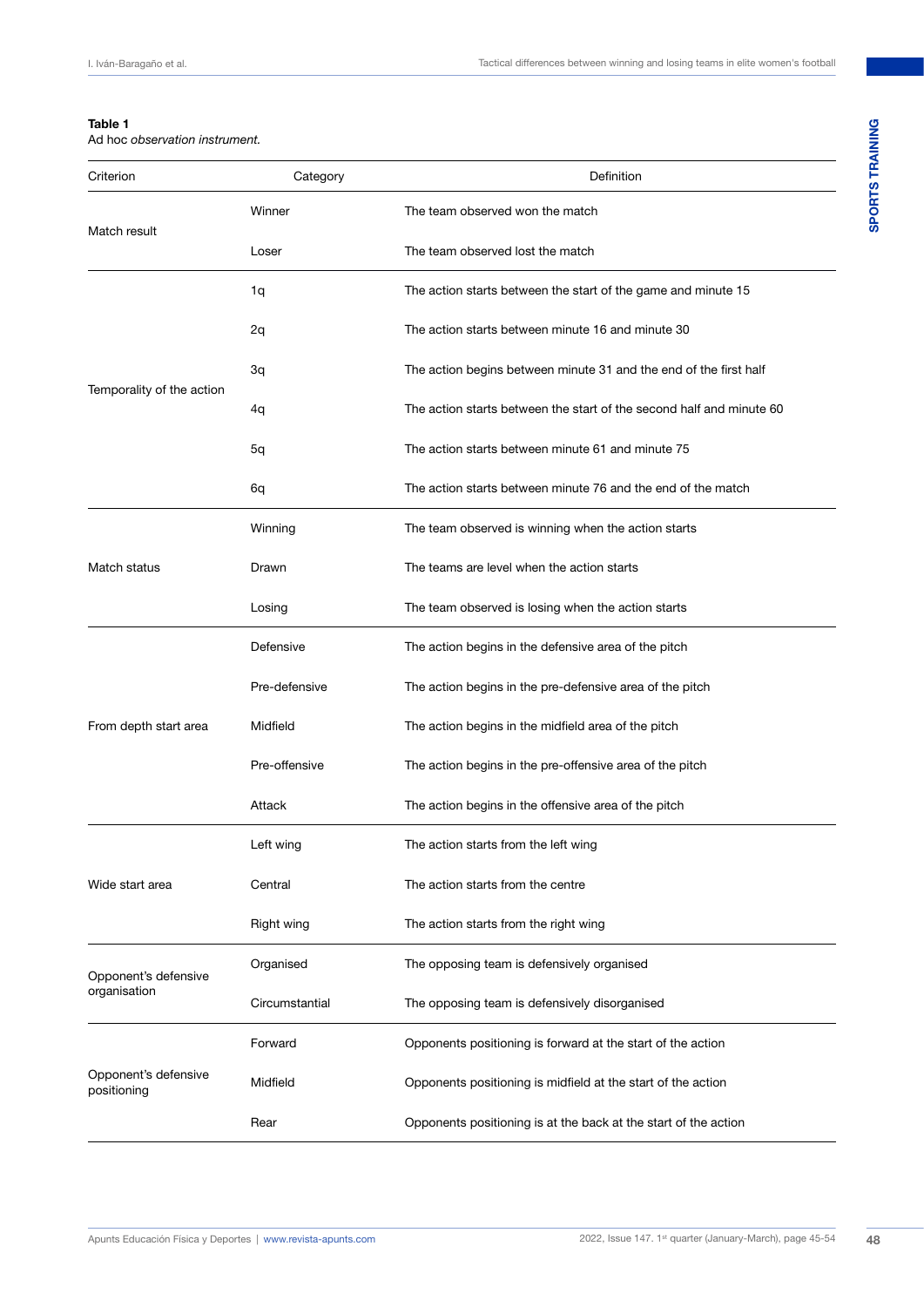# **Table 1** (Continued)

Ad hoc *observation instrument***.**

| Criterion                             | Category                       | Definition                                                       |  |  |
|---------------------------------------|--------------------------------|------------------------------------------------------------------|--|--|
| Spatial context of the<br>interaction | AA                             | Forward area vs. forward area                                    |  |  |
|                                       | AM                             | Forward area vs. midfield area                                   |  |  |
|                                       | AR                             | Forward area vs. rear area                                       |  |  |
|                                       | MA                             | Midfield area vs. forward area                                   |  |  |
|                                       | MМ                             | Midfield area vs. midfield area                                  |  |  |
|                                       | <b>MR</b>                      | Midfield area vs. rear area                                      |  |  |
|                                       | <b>RA</b>                      | Rear area vs. forward area                                       |  |  |
|                                       | <b>RM</b>                      | Rear area vs. midfield area                                      |  |  |
|                                       | <b>RR</b>                      | Rear area vs. rear area                                          |  |  |
|                                       | PA                             | Goal area vs. forward area                                       |  |  |
| Initial intention offensive           | Progress                       | The team observed progresses towards the rival goal              |  |  |
|                                       | Maintain                       | The team observed maintains possession of the ball               |  |  |
| Initial intention defensive           | Recover                        | The opposing team shows a pressing intention to recover the ball |  |  |
|                                       | Defend                         | The opposing team shows an intention to defend their goal        |  |  |
| Own half P                            | Time of possession in own half |                                                                  |  |  |
| Opponent half P                       |                                | Possession time in opponent's half                               |  |  |
| <b>T</b> Total                        |                                | Total time of possession                                         |  |  |
| Passes                                |                                | Number of passes                                                 |  |  |
| Possession area                       | MD                             | Most possession in own half                                      |  |  |
|                                       | МO                             | Most possession in opponent's half                               |  |  |
| Result of the action                  | Goal                           | The offensive action ends with a goal                            |  |  |
|                                       | Shot                           | The offensive action ends with a shot                            |  |  |
|                                       | Ball into penalty area         | The offensive action ends with a ball into the penalty area      |  |  |
|                                       | No success                     | The offensive action ends with failure                           |  |  |

# **Data quality control**

As a measure of the reliability of the *ad hoc* observation instrument, the Cohen's Kappa interobserver coefficient was calculated for the three authors of this work. To calculate this coefficient, the IBM SPSS v. 25.0 statistical package was used, following the protocol established by Losada and Manolov (2015). The average value was .869, considered excellent according to the Landis and Koch (1977) scale.

### **Statistical analysis**

To verify the existence of differences between the winning and losing categories, corresponding to the match result criterion, two types of tests were used. First, there was a check for significant differences between the two groups of teams for the qualitative criteria. This was carried out using the chi-square test. The effect size was measured as the degree of association from the *Phi* statistic for the dichotomous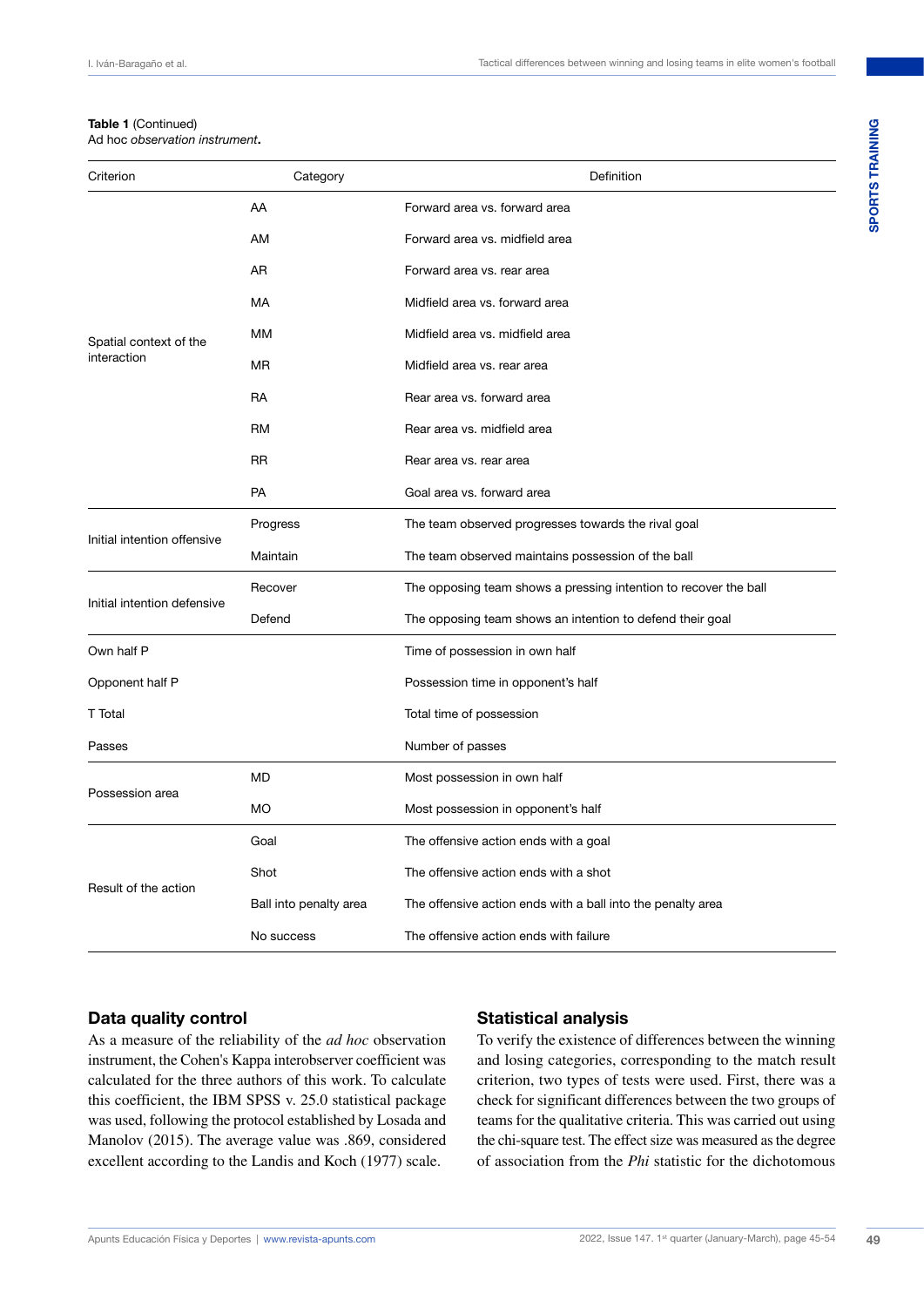type criteria and Cramer's V for the other criteria. For the continuous type criteria, firstly, the normality of the distributions was verified using the Saphiro-Wilk test, which was rejected. For this reason, the existence of differences between the winning and losing groups was contrasted using the non-parametric Mann Whitney U test for this type of criterion. The effect size (ES) was calculated from the formula  $ES = Z / \sqrt{n}$ , where Z is the standardised value of the statistic and n is the number of observations. For all tests, a level of significance of  $p < .05$  was assumed.

All statistical calculations were performed with the IBM SPSS v. 25.0 package. For the graphical representations the statistical packages R and RStudio were used.

## **Results**

A total of 1,883 dynamic offensive actions were analysed. This value represents approximately 72 actions per team and game.

Seven of the fifteen criteria analysed showed significant differences between the winning and losing categories. Table 2 shows the results for the qualitative criteria. The criteria

that presented significant differences were the following: i) the temporality of the action ( $p < .005$ ): the teams that won their matches had a higher percentage of possessions for categories 1q, 2q and 4q, compared to the losing teams, who increased their percentage of possessions in the last period of the first half and the last 30 minutes of the second half, ii) match status ( $p < .001$ ): the winning teams were ahead on the scoreboard for 55.5% of the actions, compared to the losing teams, who, for almost 7 out of 10 actions, were behind on the scoreboard, iii) wide start area  $(p < .05)$ : the winning and losing teams presented differences mainly in the percentage of actions initiated on the left and right wings, iv) opponent's defensive organisation (*p* < .05): the winning teams began their offensive actions against a circumstantial defence for twice the percentage observed for the losing teams (3.9% compared to 1.8%, respectively), and v) result of the action ( $p < .05$ ): a greater number of the goal and shot categories was observed for the teams that won their matches compared to the teams that lost; the sum of both categories was 12.3%of the total actions observed for the teams that were successful at the end of the matches, compared to 8.4%observed for the losing teams.

### **Table 2**

*Bivariate analysis based on the final result.*

| Criterion                 | Category      | Winner $N = 903$ | Loser $N = 980$ | $\rho$ [ES] <sup>a</sup> |
|---------------------------|---------------|------------------|-----------------|--------------------------|
|                           | 1q            | 183 - 20.3%      | 144 - 14.7%     |                          |
|                           | 2q            | 158 - 17.5%      | 160 - 16.3%     |                          |
| Temporality of the action | 3q            | 155 - 17.2%      | 175 - 17.9%     | .004 [.096]**            |
|                           | 4q            | 147 - 16.3%      | 148 - 15.1%     |                          |
|                           | 5q            | 130 - 14.4%      | 166 - 16.9%     |                          |
|                           | 6q            | 130 - 14.4%      | 187 - 19.1%     |                          |
| Match status              | Winning       | 501 - 55.5%      | $3 - 0.3\%$     |                          |
|                           | Drawn         | $365 - 40.4%$    | 310 - 31.6%     | $< .001$ [.75]***        |
|                           | Losing        | $37 - 4.1\%$     | 667 - 68.1%     |                          |
| From depth start area     | Defensive     | 127 - 14.1%      | 157 - 16.0%     |                          |
|                           | Pre-defensive | $308 - 34.1%$    | 330 - 33.7%     |                          |
|                           | Midfield      | 246 - 27.2%      | 276 - 28.2%     | $.449[-]$                |
|                           | Pre-offensive | 195 - 21.6%      | 183 - 18.7%     |                          |
|                           | Attack        | 27 - 3.0%        | $34 - 3.5%$     |                          |

Note. \* *p* <.05 \*\**p* <.005 \*\*\* *p* <.001 aEffect size.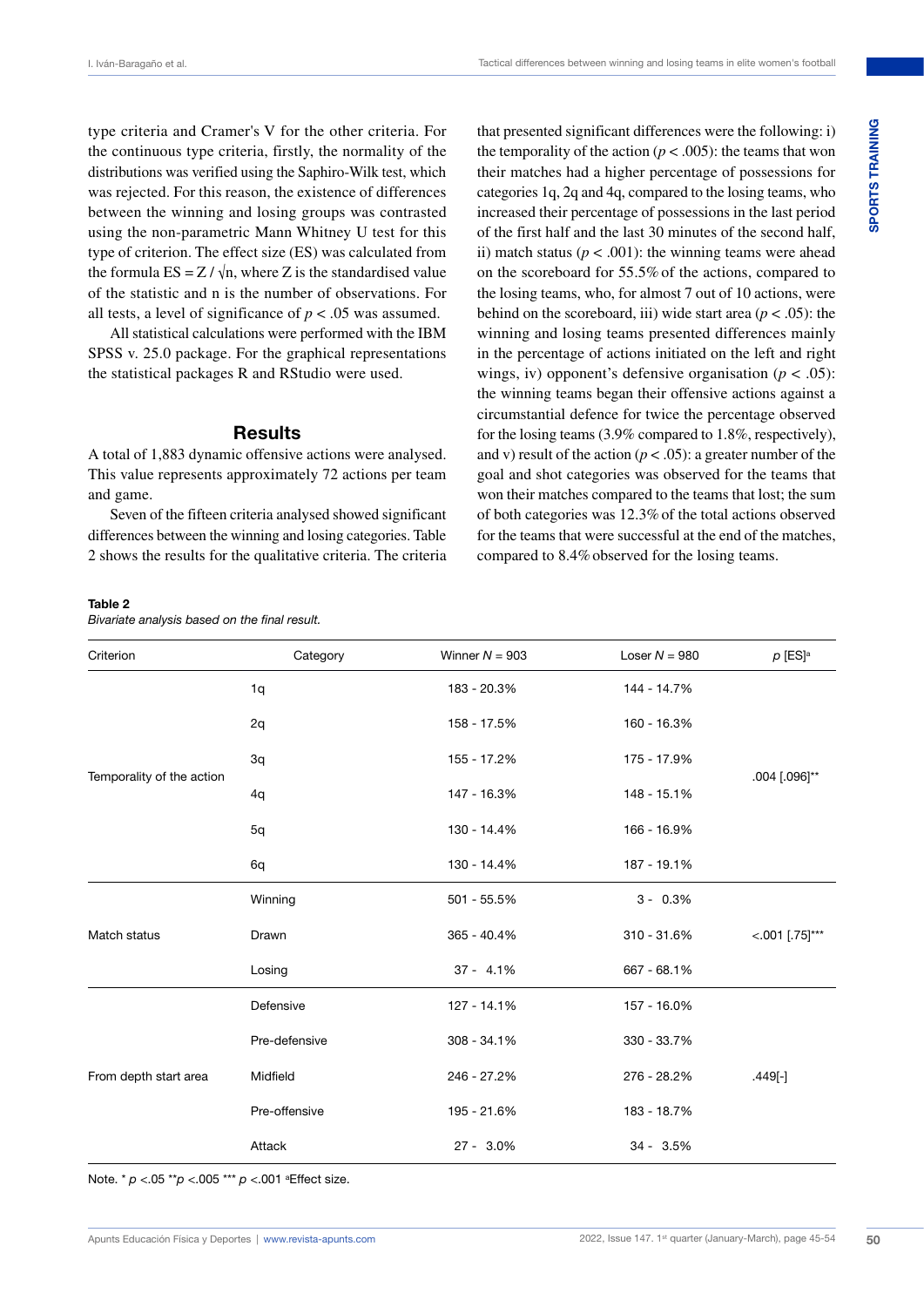## **Table 2** (Continued)

*Bivariate analysis based on the final result.*

| Criterion                            | Category               | Winner $N = 903$ | Loser $N = 980$ | $p$ [ES] <sup>a</sup> |
|--------------------------------------|------------------------|------------------|-----------------|-----------------------|
| Wide start area                      | Left wing              | 221 - 24.5%      | 211 - 21.5%     | $.009$ [.07]*         |
|                                      | Central                | 493 - 54.6%      | 506 - 51.6%     |                       |
|                                      | Right wing             | 189 - 20.9%      | 263 - 26.8%     |                       |
| Opponent's defensive<br>organisation | Organised              | 868 - 96.1%      | 959 - 98.2%     | $.008$ [.061]*        |
|                                      | Circumstantial         | $35 - 3.9\%$     | 18 - 1.8%       |                       |
|                                      | Forward                | 399 - 44.2%      | 449 - 45.9%     | $.381[-]$             |
| Opponent's defensive<br>positioning  | Midfield               | 159 - 17.6%      | 185 - 18.9%     |                       |
|                                      | Rear                   | 345 - 38.2%      | 344 - 35.2%     |                       |
|                                      | AA                     | $13 - 1.4%$      | $20 - 2%$       |                       |
|                                      | AM                     | $7 - 0.8\%$      | $3 - 0.3\%$     |                       |
|                                      | AR                     | 82 - 9.1%        | 69 - 7%         |                       |
|                                      | MA                     | $4 - 0.4\%$      | $4 - 0.4\%$     | $.212[-]$             |
| Spatial context of the               | MМ                     | $7 - 0.8\%$      | $15 - 1.5%$     |                       |
| interaction                          | MR                     | 374 - 41.5%      | 385 - 39.3%     |                       |
|                                      | RA                     | 18 - 2.0%        | $14 - 1.4%$     |                       |
|                                      | <b>RM</b>              | 279 - 30.9%      | 341 - 34.8%     |                       |
|                                      | <b>RR</b>              | 28 - 3.1%        | 37 - 3.8%       |                       |
|                                      | PA                     | $90 - 10%$       | $92 - 9.4%$     |                       |
| Own half P                           |                        | $5[0-11]$        | $6[0-11]$       | $.966[-]$             |
| Opponent half P                      |                        | $6[2-10]$        | $5[1-9]$        | .021 [.05]*           |
| T Total                              |                        | 12 [8-19]        | 12 [7-17]       | .033 [.04]*           |
| Passes                               |                        | $3[2-5]$         | $3[2-5]$        | $.816$ [-]            |
| Initial intention offensive          | Progress               | 383 - 42.4%      | 417 - 42.6%     | $.952[-]$             |
|                                      | Maintain               | 520 - 57.6%      | 563 - 57.4%     |                       |
|                                      | Recover                | 575 - 63.7%      | 599 - 61.2%     | $.263[-]$             |
| Initial intention defensive          | Defend                 | 327 - 36.3%      | 379 - 38.8%     |                       |
| Possession area                      | MD                     | 444 - 49.3%      | 485 - 49.5%     | $.910[-]$             |
|                                      | MO                     | 457 - 50.7%      | 494 - 50.5%     |                       |
| Result of the action                 | Goal                   | 18 - 2%          | $5 - 0.5%$      | .006 [.081]**         |
|                                      | Shot                   | 93 - 10.3%       | 77 - 7.9%       |                       |
|                                      | Ball into penalty area | 127 - 14.1%      | 144 - 14.7%     |                       |
|                                      | No success             | 665 - 73.6%      | 754 - 76.9%     |                       |
|                                      |                        |                  |                 |                       |

Note. \* *p* < .05 \*\**p* < .005 \*\*\* *p* < .001 aEffect size.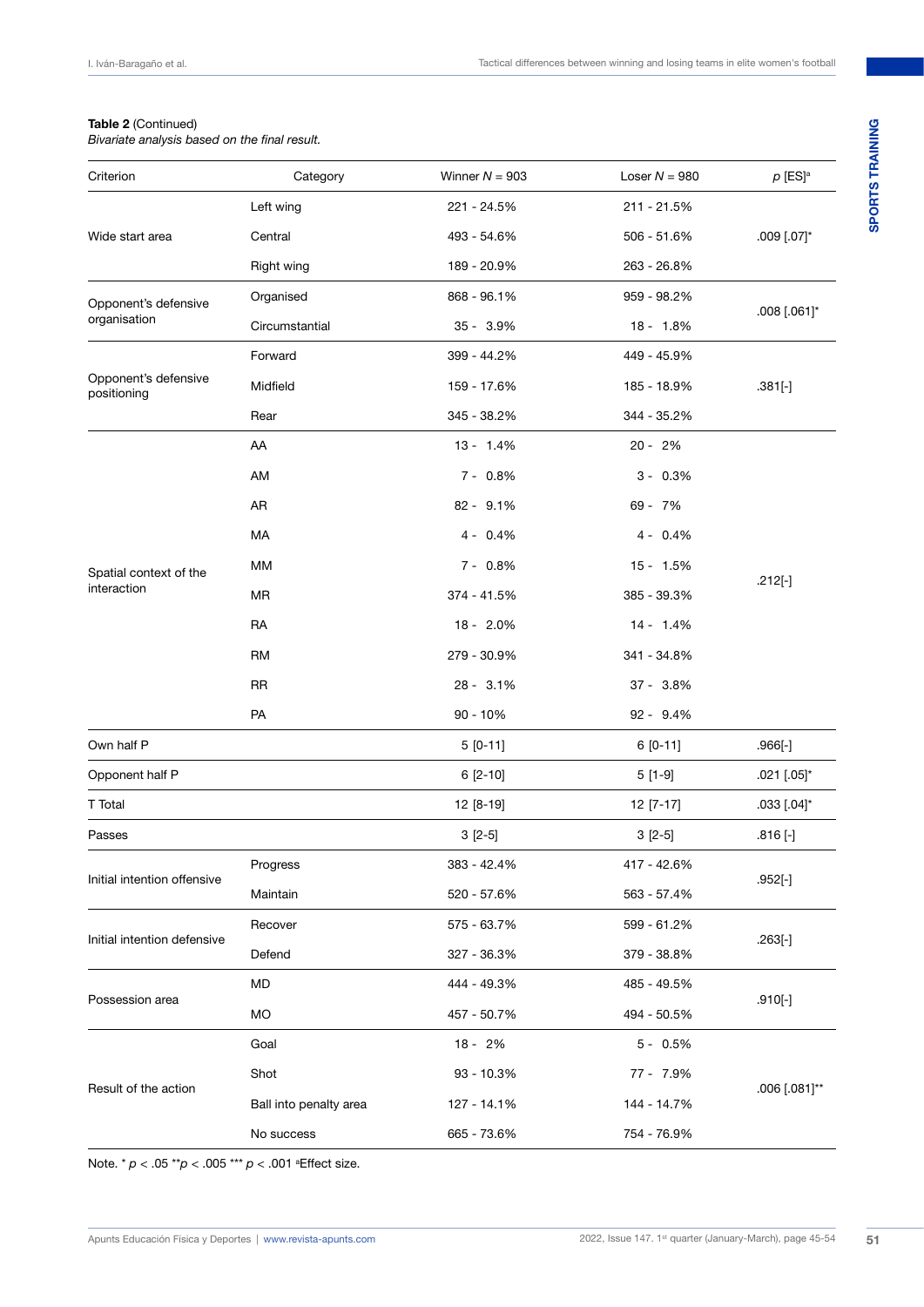

**Figure 1** *Total time of possession and time of possession in opponent's half based on the result.*

On the other hand, two of the four continuous-type criteria analysed presented statistically significant differences between the two groups of teams: total time of possession  $(p < .05)$  and possession time in the opponent's half  $(p < .05)$ . For both criteria, the time in possession was slightly higher for the winning teams compared to the losing teams. The distributions of both criteria can be seen in Figure 1.

# **Discussion**

The objective of this study was to analyse and describe how dynamic offensive actions came about in the winning and losing teams in the 2019 FIFA Women's World Cup in France and to establish differences between the two groups. A study was proposed based on the systematic observational methodology in which 1,883 dynamic offensive actions in 13 matches of the final phase of that championship were analysed.

Seven of the fifteen criteria that made up the observation instrument presented significant differences related to the final result of the game analysed.

The criterion that presented the greatest degree of association with the result of the match was the temporality result ( $p < .001$ ). The relationship between both criteria agrees with that observed by Maneiro et al. (2020) after analysing ball possessions at the 2015 FIFA Women's World Cup in Canada. It seems logical to think that the team that manages to win their matches tends to be ahead on the scoreboard for the longest time and vice versa. In any event,

the fact that only three offensive actions were recorded when the losing team was ahead is significant, since it seems to establish a clear relationship between scoring the first goal in the match and the final result. This fact has already been observed by De Jong et al. (2020), who concluded that getting ahead on the scoreboard was the element that most affected the outcome of elite women's football matches. At the FIFA Women's World Cup, nine out of ten teams that took the lead won their matches (FIFA, 2019). This highlights the difficulty of overcoming a deficit in women's football matches, as well as the superiority of the best teams throughout the match in terms of the scoreboard.

The temporality criterion showed significant differences between the two groups of teams. A common trend in elite football could be observed: losing teams increased the number of actions in the last periods of the first and second half. In this sense, it was observed that there is a certain tendency, more marked in the last 30 minutes of play, for the winning teams to assume a more defensive collective role in order to protect their goal and advance to the next phase. The winning teams, however, were able to create a greater number of offensive actions in the first five minutes. This fact can be justified by a higher individual and collective quality in the winning teams, reflected in variables such as passing precision (Kubayi and Larkin, 2020), for which, during the first minutes of the match characterised by a higher intensity and less tactical control, they are able to impose themselves by controlling ball possession to a greater extent.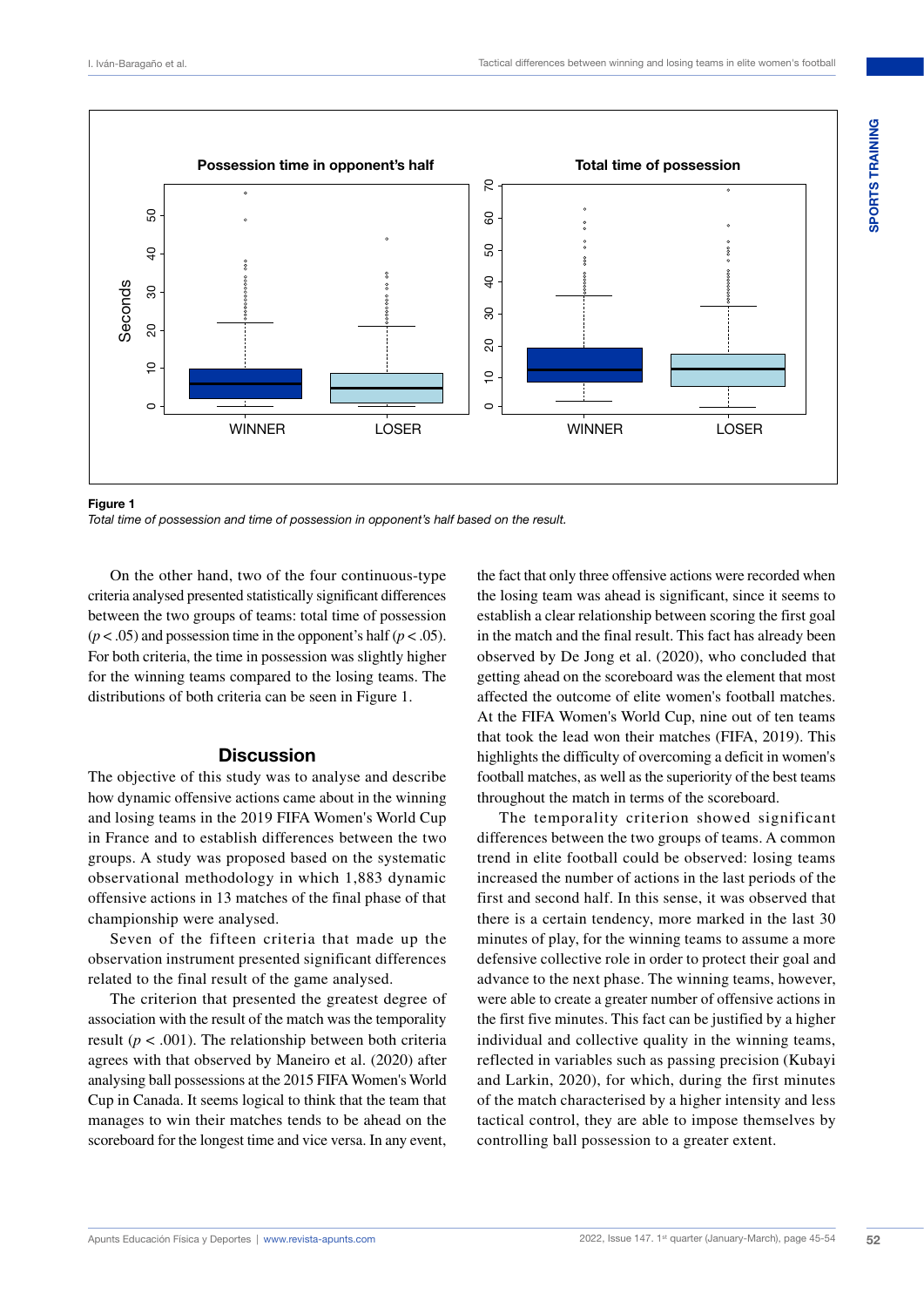On the other hand, differences were found in the time of possession between the winning and losing categories. The total time in possession criteria ( $p < .05$ ) and possession time in the opponent's half  $(p < .05)$  were higher for the winning teams. This is logical, perhaps due to a greater collective quality when it comes to maintaining possession, even more so when it happens in the opponent's half. This is an important fact, since possession in the opponent's half has been shown to be an indicator that is positively associated with performance in men's football (Casal et al., 2017). The reduction of time and space for deciding and executing in the opponent's half, in which the density of players is greater, proved to be a criterion that differentiated the winning and losing teams in this championship. In addition, an important fact for a team to be able to keep possession of the ball away from their own goal is the option of quick pressure after a loss and to regain possession more quickly than the opponents, thus preventing the opposing team from gaining control of the ball.

As far as the collective ability to develop positional play is concerned, this has improved during in this latest championship, as shown by the increase in the average percentage of passing accuracy compared to other championships (FIFA, 2019). Despite this improvement, a criterion that has shown differences between the groups analysed has been the opponent's defensive organisation. This criterion was observed and recorded at the exact moment of initiating the offensive action. Therefore, those actions that began in the face of a circumstantial defence must normally have been preceded by a loss of the ball by the rival team. This explains the temporary impossibility of reorganising defensively and executing an effective defensive transition. Kirkendall (2007), after interviewing elite female coaches, suggested a differential characteristic between players: the coaches observed a lower technical performance for defensive players compared to players in more forward positions. This fact can make it difficult for women's teams when developing positional play from areas close to their own goal, running a high risk of losing possession of the ball and giving the opposing team a favourable moment of offensive transition in front of the goal. The fact that the winning teams started 3.9% of their offensive actions against a circumstantial defence, compared to the 1.8% observed for losing teams could be a clear indicator of the final performance in matches and offensive actions, as Casal et al. (2016) found for men's football.

The last criterion that presented significant differences was the result of the action. Differences were observed

between the two groups of teams analysed for the categories that imply a greater offensive success. Thus, the teams that won the matches managed to finish 12.3%of their offensive actions with a goal or a shot on goal. This value was four percentage points higher than for the losing teams. Although this difference may seem small, it must be assessed in relation to its low frequency: in the championship analysed, the teams that won their matches took approximately 15 shots per game, compared to the 8 taken by the losing teams, although the relative difference was higher in the analysis of shots on target: 6.38 shots on target versus 2.79 for the winning and losing teams, respectively (Kubayi and Larkin, 2020).

# **Conclusions**

Differences were found in the criteria analysed between the winning and losing teams at the 2019 FIFA Women's World Cup in France. The teams that won their matches showed a greater capacity to maintain possession of the ball, even more so in the opponent's half, and to have a greater number of possession of the ball in the first periods of the first and second halves. Similarly, the best teams were able to initiate their offensive actions to a greater extent against an opponent's circumstantial organization, highlighting a higher performance when provoking this type of action or, likewise, a lower performance on the part of the losing teams when it comes to developing effective positional play in areas close to their own goal. On the other hand, the fact that the teams that went ahead on the scoreboard were able to achieve a favourable match result was corroborated, and differences were found in the effectiveness of the offensive actions by both groups of teams: teams that won the matches were able to finish their actions with a goal or shot significantly better than losing teams. These results allow tactical differences between winning and losing teams to be established and allow coaches and selectors to implement training and competition strategies to improve performance in international competitions. Along these lines, it is suggested that training tasks be elaborated in which ball possessions are carried out in confined spaces, as close as possible to the opponent's goal, of short duration, that allow the development of dynamic offensive actions without fatigue, in which the structures of female football players favour an optimal tactical development at the various moments of the game. Likewise, it is suggested that there is a need to implement optimal pre-game warm-up strategies that allow teams to impose their gameplay during the first minutes of play.